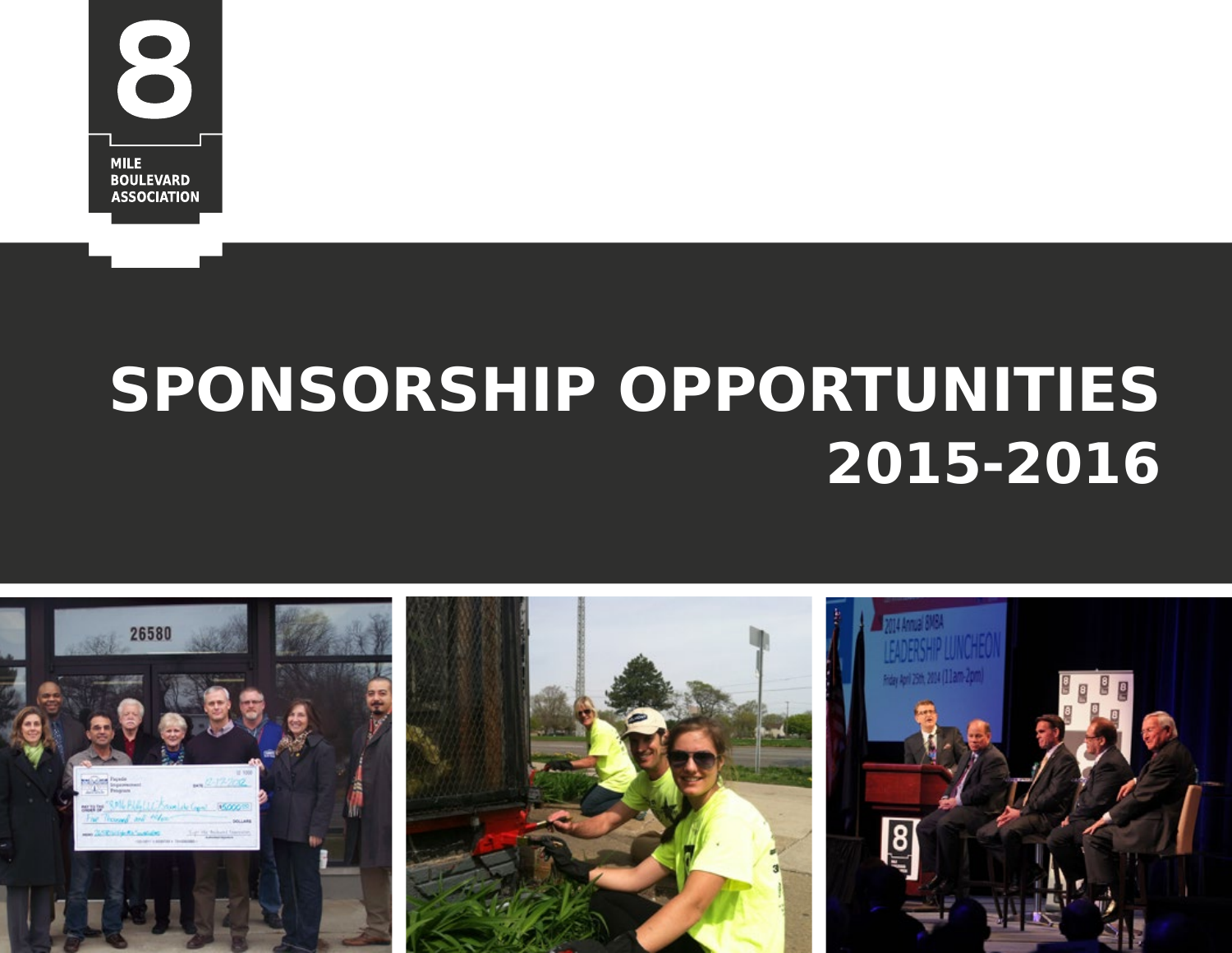## **8MBA LEADERSHIP LUNCHEON** 16th ANNUAL

Now in its 16th consecutive year, the 8MBA Leadership Luncheon assembles the region's "Big Four" leaders—the Mayor of Detroit and The Executives of Macomb, Oakland and Wayne Counties, for an off-script discussion of the region's current events and challenges.

In 2014, more than 700 movers, shakers and decision-makers from throughout southeast MI joined us, the Big Four, and WWJ's Charlie Langton, for a riveting panel discussion and luncheon.

Our sponsorship opportunities connect you with the Luncheon's huge and diverse audience. With that connection comes the brand exposure and networking that comes with a first-rate event.

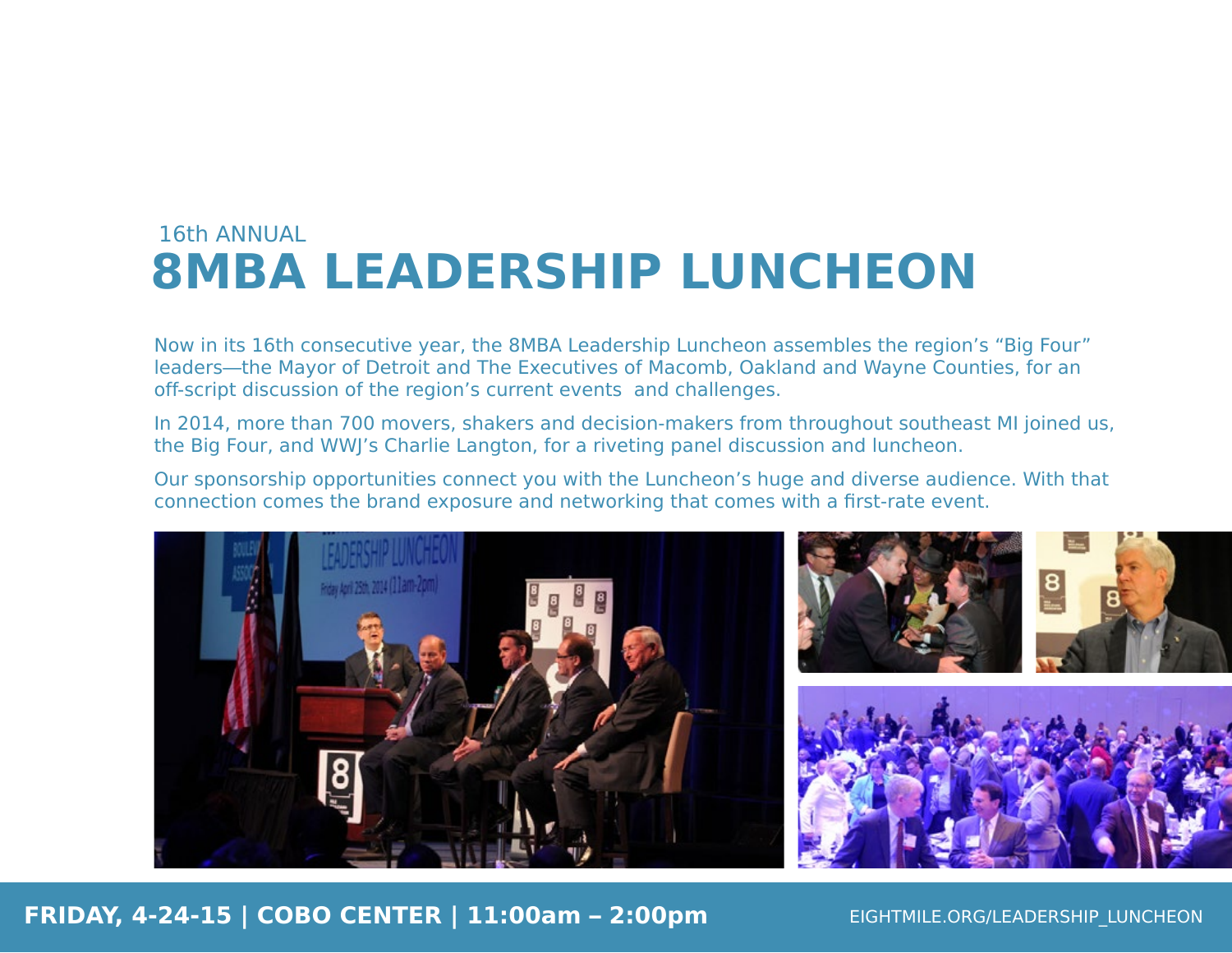#### **PRESENTING SPONSOR \$15,000 SOLD OUT!**

**Exclusive sponsorship, name/logo tied to event name/promo**

#### INCLUDING:

- 2 Minute Speaking Opportunity
- Ten (10) VIP Head Table Tickets
- Twenty (20) Gen. Admission Tickets
- 6ft Covered Table/Display Space in Pre-Event Area
- Full Page Ad in"8MBA Program and Annual Report (Color)
- 1-Year 8MBA Membership w/ Website Listing
- Article about your sponsorship in 8MBA e-newsletter (1000+ contacts)
- **Exclusive Logo placement** on screens during Luncheon behind stage
- **Prominent Logo exposure** (on event stage back-drops)
- General Logo Exposure:
	- 1. Centerpieces in pre-event Luncheon space
	- 2. Attendee Nametags & Gifts
	- 3. Displayed digitally on inside Cobo screens before/during event
	- 4. Displayed under sponsors page in Luncheon program
	- 5. Displayed on rotating electronic displays during entire event
- Listing in all materials as **"Presenting Sponsor"**

## **PLATINUM SPONSOR NEW! NEW! \$10,000**

**Lead Sponsor, Prominent Exposure** 

#### INCLUDING:

- Eight (8) VIP Head Table Tickets
- Ten (10) Gen. Admission Tickets
- 6ft Covered Table/Display Space in Pre-Event Area
- Full Page Ad in 8MBA Program and Annual Report (Color)
- 1-Year 8MBA Membership w/ Website Listing
- Article about your sponsorship in 8MBA e-newsletter (1000+ contacts)
- **Prominent Logo exposure** on event stage back-drops
- General Logo Exposure:
	- 1. Centerpieces in pre-event Luncheon space
	- 2. Attendee Nametags & Gifts
	- 3. Displayed digitally on inside Cobo screens before/during event
	- 4. Displayed under sponsors page in Luncheon program
	- 5. Displayed on rotating electronic displays during entire event
- Listing in all materials as **"Platinum Sponsor"**

#### **GOLD SPONSOR \$7,500**

**Sponsoring refreshments and hi-top tables in pre-event space**

#### INCLUDING:

- Five (5) VIP Head Table Tickets
- Ten (10) Gen. Admission Tickets
- 6ft Covered Table/Display Space in Pre-Event Area
- 1/2 Page Ad in 8MBA Program and Annual Report (Color)
- 1-Year 8MBA Membership w/ Website Listing
- Article about your sponsorship in 8MBA e-newsletter (1000+ contacts)
- General Logo Exposure:
	- 1. Centerpieces in pre-event Luncheon space
	- 2. Attendee Nametags & Gifts
	- 3. Displayed digitally on inside Cobo screens before/ during event
	- 4. Displayed under sponsors page in Luncheon program
	- 5. Displayed on rotating electronic displays during entire event
- Listing in all materials as **"Gold Sponsor"**





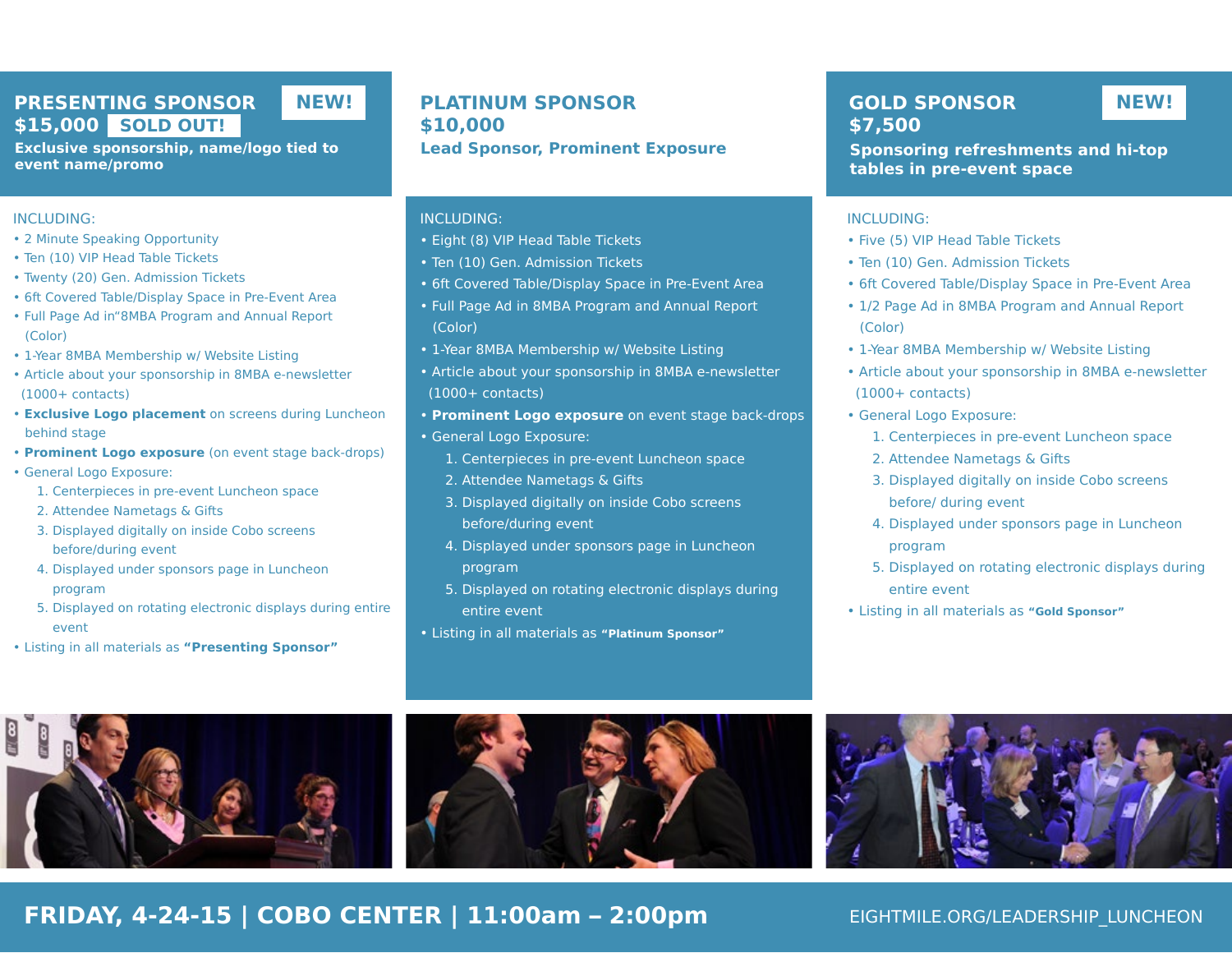### **SILVER SPONSOR \$5,000 Sponsoring cost of A/V services**

#### INCLUDING:

- Two (2) VIP Head Table Tickets
- Ten (10) Gen. Admission Tickets
- 6ft Covered Table/Display Space in Pre-Event Area
- 1/2 Page Ad in 8MBA Program and Annual Report (B&W)
- 1-Year 8MBA Membership w/ Website Listing
- Article about your sponsorship in 8MBA e-newsletter (1000+ contacts)
- General Logo Exposure:
	- 1. Centerpieces in pre-event Luncheon space
	- 2. Displayed digitally on inside Cobo screens before/during event
	- 3. Displayed under sponsors page in Luncheon program
	- 4. Displayed on rotating electronic displays during entire event
- Listing in all materials as **"Silver Sponsor"**

### **BRONZE SPONSOR \$2,500**

#### INCLUDING:

- One (1) VIP Head Table Tickets
- Ten (10) Gen. Admission Tickets
- 6ft Covered Table/Display Space in Pre-Event Area
- 1/4 Page Ad in 8MBA Program and Annual Report (B&W)
- 1-Year 8MBA Membership w/ Website Listing
- Article about your sponsorship in 8MBA e-newsletter  $(1000 + \text{ contacts})$
- General Logo Exposure:
	- 1. Displayed digitally on inside Cobo screens before/during event
	- 2. Displayed under sponsors page in Luncheon program
	- 3. Displayed on rotating electronic displays during entire event
- Listing in all materials as **"Bronze Sponsor"**

### **PROFESSIONAL SPONSOR \$1,000**

#### INCLUDING:

- Ten (10) Gen. Admission Tickets
- 1/4 Page Ad in 8MBA Program and Annual Report (B&W)
- Article about your sponsorship in 8MBA e-newsletter (1000+ contacts)
- General Logo Exposure:
	- 1. Displayed under sponsors page in Luncheon program
	- 2. Displayed on rotating electronic displays during entire event
- Listing in all materials as **"Professional Sponsor"**





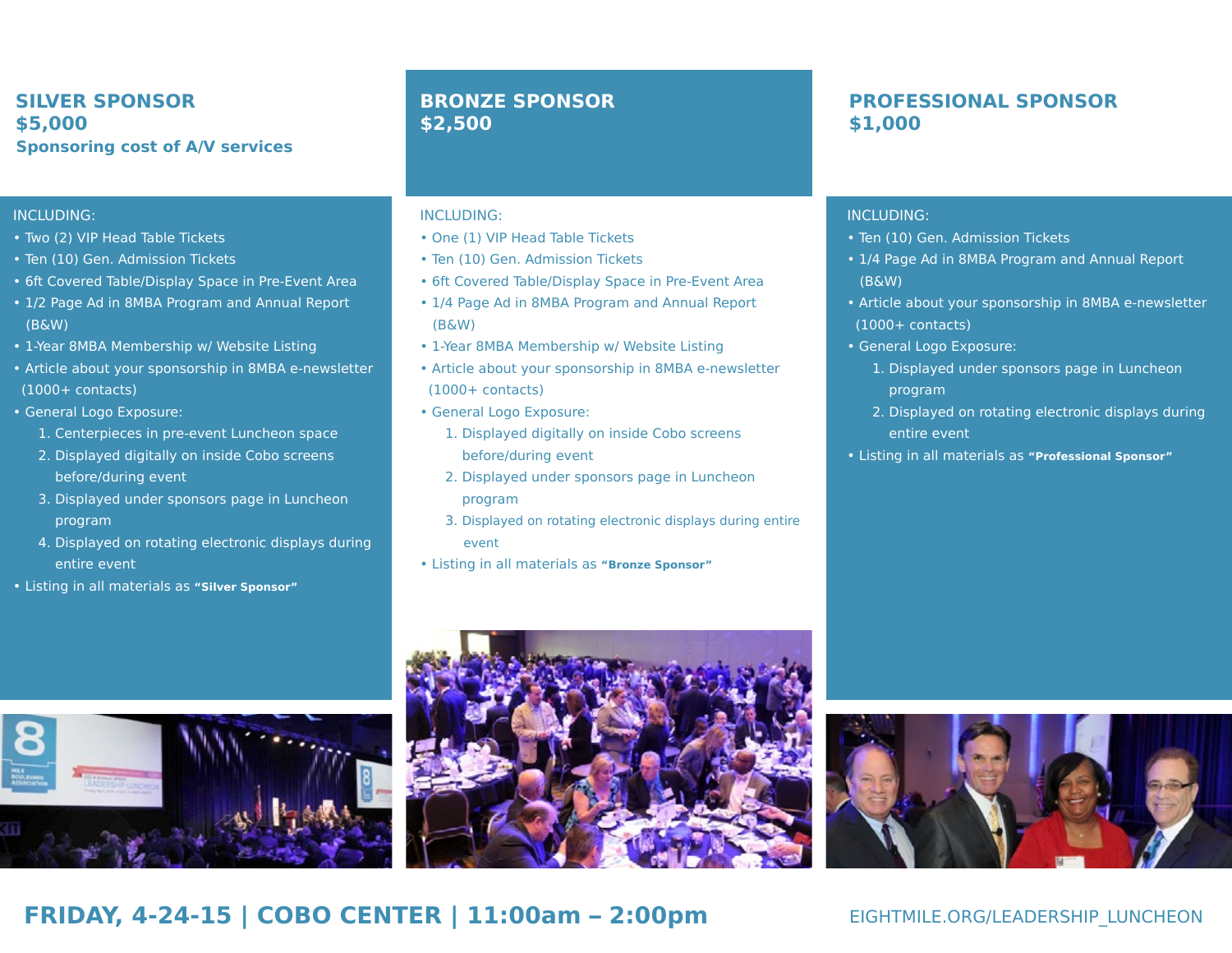#### **Corporate Display \$500**

**6' space or shared table can be used to set up a booth or interactive display in pre-event space**



### **PROMOTIONAL PARTNERSHIPS**

**Help us spread the word about our event to the masses and simultaneously show off your community involvement**

#### INCLUDING:

- Listing as "Promotional Partner"
- Prominent Logo Exposure (on all promo and through out event space)
- Logo/Name included on Event displays/graphics
- Corporate display in pre-event space

#### PARTNER OBLIGATIONS:

- Distribution of event info to you audience/customers/ contacts
- Other promotional broadcasts of events as negotiated w/ 8MBA (Additional benefits available)

#### **ADS, TICKETS, TABLES & MORE**

#### TICKETS:

| One (1) Ticket in advance (via eightmile.org) | \$ 60 |
|-----------------------------------------------|-------|
| One (1) Ticket at door                        | \$70  |
| Table of Ten (10)                             | \$500 |

#### ANNUAL REPORT ADS:

| <b>SPREAD</b>  | \$400 |
|----------------|-------|
| <b>FULL AD</b> | \$250 |
| $1/2$ AD       | \$150 |
| $1/4$ AD       | \$100 |

#### AUCTION/RAFFLE SPONSOR:

Donate and item to be auctioned or raffled off to our guests! Any donations valued as \$200 or more receive a free ticket to the event.